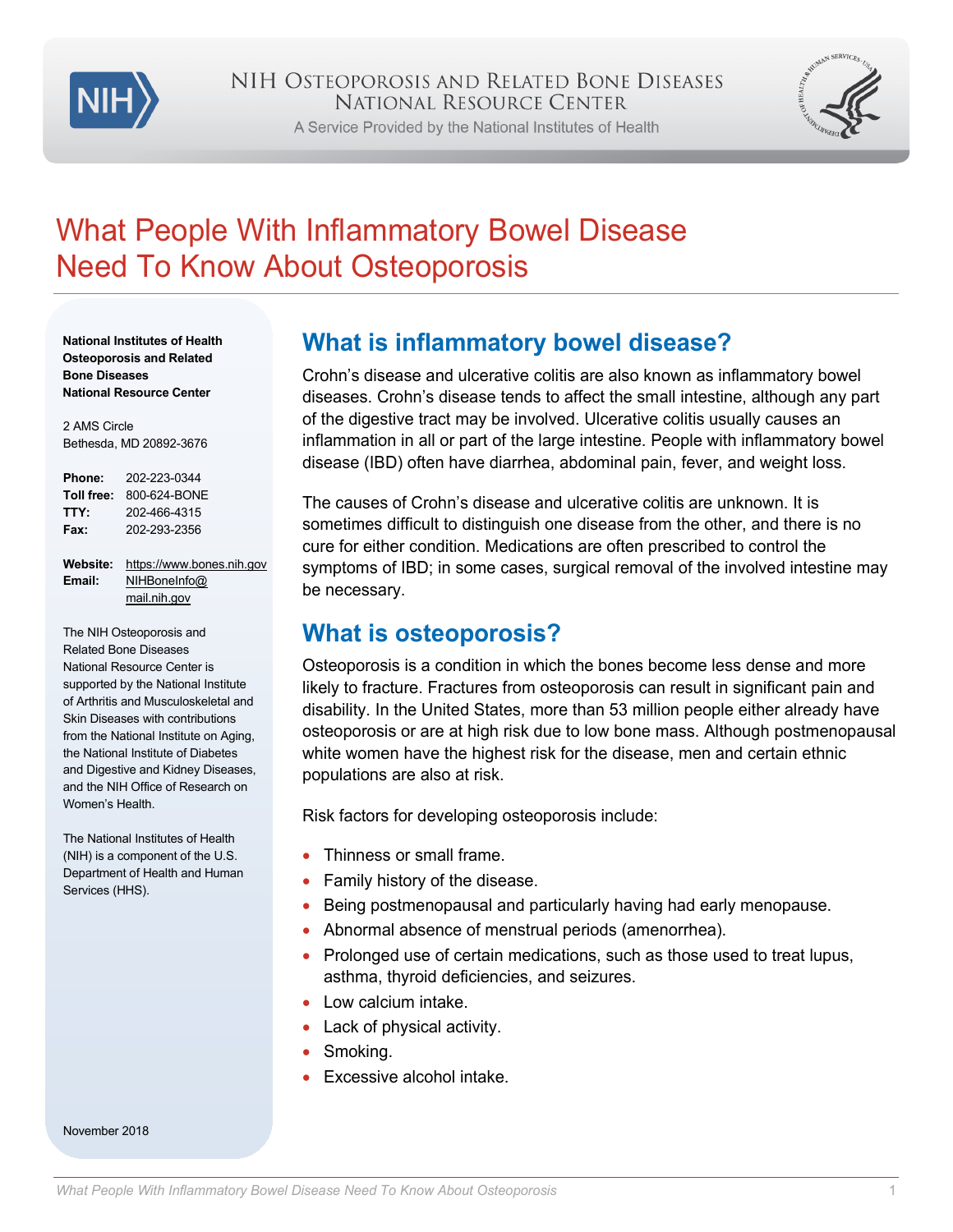Osteoporosis often can be prevented. It is known as a silent disease because if undetected, bone loss can progress for many years without symptoms until a fracture occurs. Osteoporosis has been called a childhood disease with old age consequences because building healthy bones in youth helps prevent osteoporosis and fractures later in life. However, it is never too late to adopt new habits for healthy bones.

### **The link between IBD and osteoporosis**

People with IBD are often treated with medications known as glucocorticoids (such as prednisone or cortisone) to reduce the inflammation caused by their disease. Over time, these drugs interfere with the development and maintenance of healthy bones. Bone loss increases with the amount and length of glucocorticoid therapy.

In addition, people with severe inflammation of the small bowel or those who have parts of the small bowel surgically removed may have difficulty absorbing calcium and vitamin D. This is an additional concern for bone health.

#### **Osteoporosis management strategies**

To protect and promote bone health, people with IBD should eat a diet rich in calcium and vitamin D and participate in an appropriate exercise program. Not smoking and avoiding excessive use of alcohol are also important. In some cases, medication to prevent further bone loss may be recommended, especially for those on long-term glucocorticoid therapy.

**Nutrition.** A well-balanced diet rich in calcium and vitamin D is important for healthy bones. Good sources of calcium include low-fat dairy products; dark green, leafy vegetables; and calcium-fortified foods and beverages. Supplements can help ensure that you get adequate amounts of calcium each day, especially in people with a proven milk allergy. The Institute of Medicine recommends a daily calcium intake of 1,000 mg (milligrams) for adults up to age 50. Women over age 50 and men over age 70 should increase their intake to 1,200 mg daily.

Vitamin D plays an important role in calcium absorption and bone health. Many people, especially those who are older, may need vitamin D supplements to achieve the recommended intake of 600 to 800 IU (International Units) each day.

**Exercise.** Like muscle, bone is living tissue that responds to exercise by becoming stronger. The best activities for your bones are weight-bearing and resistance exercises. Weight-bearing exercises force one to work against gravity. They include walking, climbing stairs, and dancing. Resistance exercises – such as lifting weights – can also strengthen bones. These and other types of exercise also strengthen muscles that support bone, enhance balance and flexibility, and preserve joint mobility, all of which help reduce the likelihood of falling and breaking a bone, especially among older people.

**Healthy lifestyle.** Smoking is bad for bones as well as the heart and lungs. Women who smoke tend to go through menopause earlier, resulting in earlier reduction in levels of the bone-preserving hormone estrogen and triggering earlier bone loss. In addition, people who smoke may absorb less calcium from their diets. Alcohol also can have a negative effect on bone health.

**Bone density test.** A bone mineral density (BMD) test measures bone density in various parts of the body. This safe and painless test can detect osteoporosis before a fracture occurs and can predict a person's chances of fracturing in the future. Adults with IBD should talk to their doctors about whether they might be candidates for a BMD test. This test can help determine whether medication should be considered and can be used to monitor the effects of an osteoporosis treatment program.

**Medication.** Like Crohn's disease and ulcerative colitis, osteoporosis is a disease with no cure. However, several medications are available for the prevention and/or treatment of osteoporosis, including bisphosphonates; calcitonin; estrogen (hormone therapy); estrogen agonists/antagonists (also called selective estrogen receptor modulators or SERMs); parathyroid hormone (PTH) analog; parathyroid hormone-related protein (PTHrp) analog; RANK ligand (RANKL) inhibitor; and tissue-selective estrogen complex (TSEC).